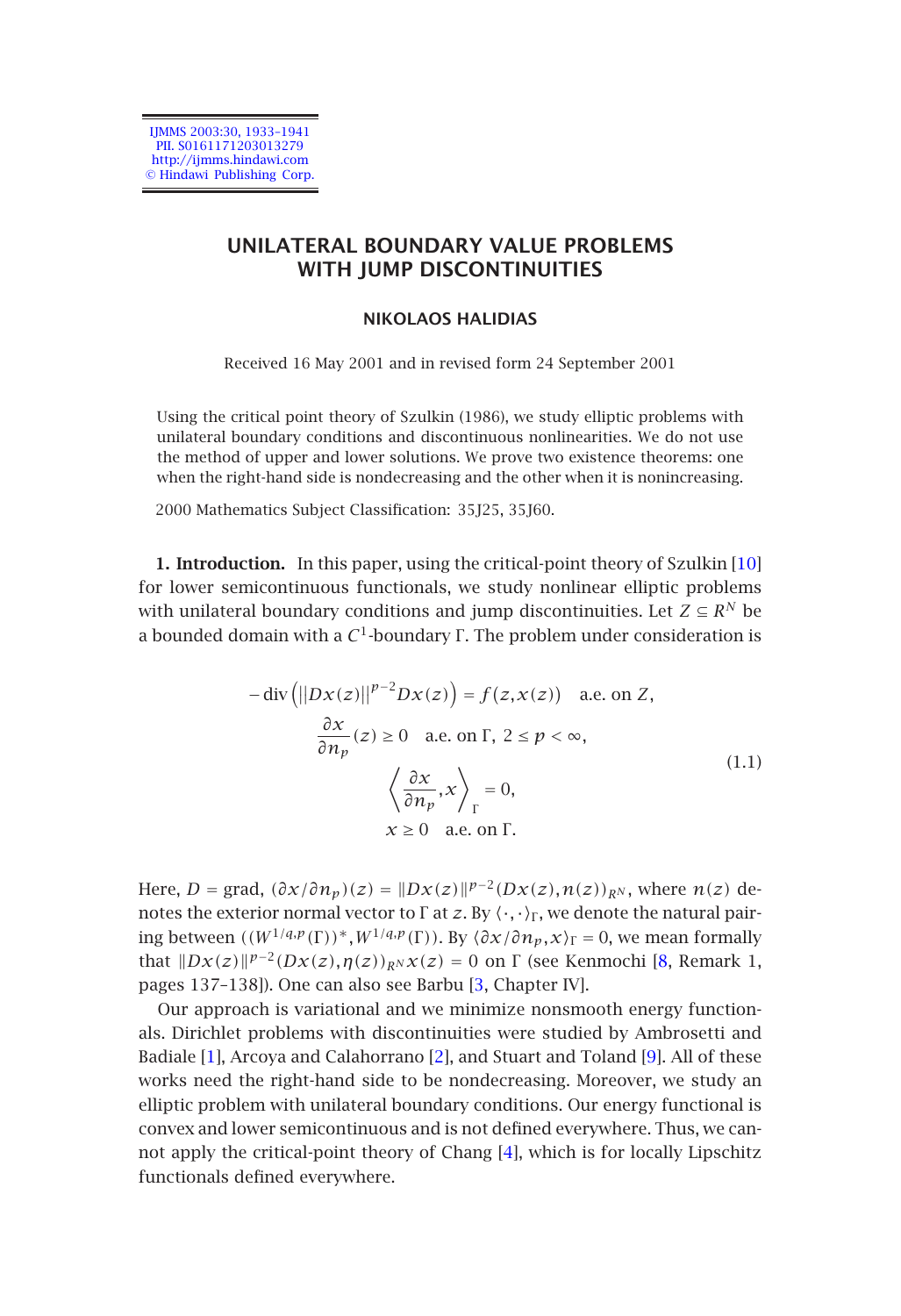On the other hand, Heikkilä and Lakshmikanth[am \[6](#page-8-2)] used the method of upper and lower solutions and obtained existence theorems with a pseudomonotone differential operator and a nondecreasing right-hand side. They proved existence results for Dirichlet, Neumann, and other types of problems. Our goal here is to have an existence result without assuming the existence of upper and lower solutions. It seems that this is the first such result for unilateral problems. For another type of boundary conditions, one can see also [5].

**2. Preliminaries.** [As w](#page-8-2)e already mentioned, our approach is variational and is based on the critical-point theory of Szulkin [10], which applies to a certain broad class of nonsmooth energy functionals. For the convenience of the reader, in this section, we recall some basic definitions and facts from this theory, which we will need in the sequel.

So, let *X* be a Banach space and  $R: X \to \overline{R} = R \cup \{+\infty\}$  be a function satisfying the following hypothesis:

(H)  $R = \Phi + \psi$ , where  $\Phi \in C^1(X, R)$  and  $\psi : X \to (-\infty, +\infty]$  is convex, proper (i.e.,  $\psi \neq +\infty$ ), and lower semicontinuous.

Following Szulkin [10], a point  $x \in X$  is said to be a critical point of R if  $x \in \text{dom } \psi = \{x \in X : \psi(x) < +\infty\}$  $x \in \text{dom } \psi = \{x \in X : \psi(x) < +\infty\}$  $x \in \text{dom } \psi = \{x \in X : \psi(x) < +\infty\}$  and satisfies the inequality

$$
\langle \Phi'(x), y - x \rangle + \psi(y) - \psi(x) \ge 0 \quad \forall y \in X. \tag{2.1}
$$

Here, by  $\langle \cdot, \cdot \rangle$  we denote the duality brackets for the pair  $(X, X^*)$ . If  $x \in X$ is a critical point, then  $c = R(x)$  is called "critical value." It is clear from the above definition that  $x \in X$  is a critical point if and only if  $-\Phi'(x) \in \partial \psi(x)$  $-\Phi'(x) \in \partial \psi(x)$  $-\Phi'(x) \in \partial \psi(x)$ , where  $\partial \psi(\cdot)$  denotes the subdifferential in the sense of convex analysis of  $\psi$ . Exploiting the convexity of  $\psi$ , we can easily prove the following proposition (see Szulkin [10]).

**Proposition 2.1.** *If R satisfies (H), then each local minimum is necessarily a critical point of R.*

It is well known that variational methods require some kind of compactness condition, known as "Palais-Smale condition" ((PS)-condition). In the present nonsmooth setting, this condition was formulated by Szulkin [10] as follows.

(PS) If  $\{x_n\}_{n\geq 1}$  is a sequence such that  $R(x_n) \to c \in R$  and

$$
\langle \Phi'(x_n), \mathcal{Y} - x_n \rangle + \psi(\mathcal{Y}) - \psi(x_n) \ge -\varepsilon_n ||\mathcal{Y} - x_n|| \quad \forall \mathcal{Y} \in X,
$$
 (2.2)

where  $\varepsilon_n \to 0$ , then  $\{x_n\}_{n \geq 1}$  possesses a convergent subsequence. An alternative formulation of the compactness condition is the following. (PS<sup>'</sup>) If  $\{x_n\}_{n\geq 1}$  is a sequence such that  $R(x_n) \to c \in R$  and

$$
\langle \Phi'(x_n), y - x_n \rangle + \psi(y) - \psi(x_n) \ge \langle z_n, y - x_n \rangle \quad \forall y \in X, \tag{2.3}
$$

where  $z_n \to 0$ , then  $\{x_n\}_{n \geq 1}$  possesses a convergent subsequence.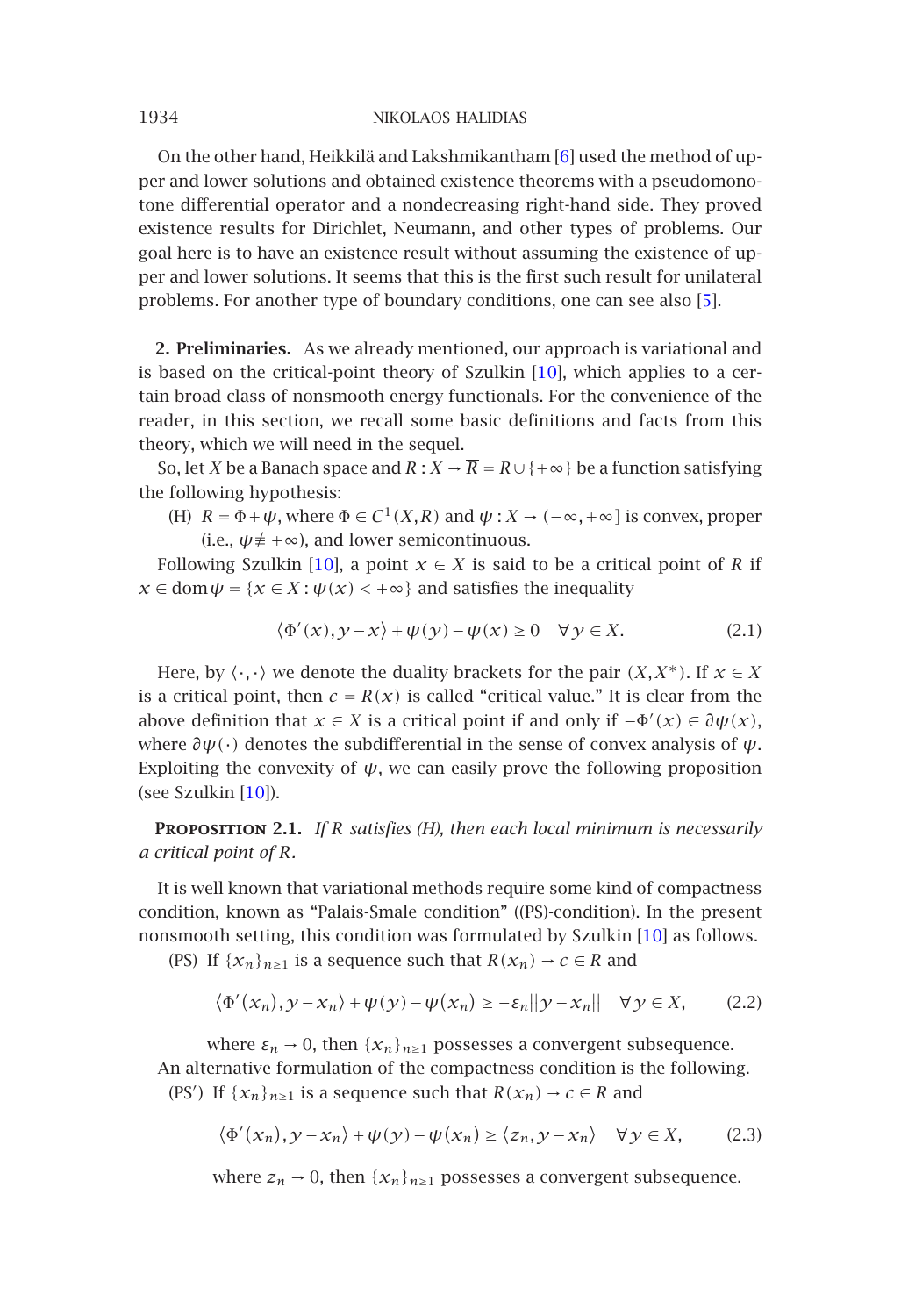UNILATERAL BOUNDARY VALUE PROBLEMS *...* 1935

Szulkin (see  $[10,$  Proposition 1.2]) proved that the above two formulations are in fact equivalent.

The following theorem of Szulkin (see [10, Theorem 1.7]) will be used in our main existence theorem.

**Theorem 2.2.** *If R is bounded from below and satisfies (H) and (PS), then*  $c = \inf_{x \in X} R(x)$  $c = \inf_{x \in X} R(x)$  $c = \inf_{x \in X} R(x)$  *is a critical value.* 

In what follows, we will use the well-known inequality

$$
\sum_{j=1}^{N} (a_j(\eta) - a_j(\eta'))(\eta_j - \eta'_j) \ge C|\eta - \eta'|^{p}
$$
\n(2.4)

for  $\eta, \eta' \in R^N$ , with  $a_i(\eta) = |\eta|^{p-2} \eta_i$ .

**3. Existence theory.** We state our hypotheses for the functions *f* of problem (1.1).

- (H(f)<sub>1</sub>) We suppose that  $f : Z \times R \to R$  is a function such that
	- (i) it is *N*-measurable (i.e., for every  $x : Z \rightarrow R$  measurable,  $z \rightarrow$  $f_{1,2}(z, x(z))$  is measurable too) with

$$
f_1(z,x) = \liminf_{x' \to x} f(z,x'), \qquad f_2(z,x) = \limsup_{x' \to x} f(z,x'), \tag{3.1}
$$

- (ii) there exists  $h: Z \times R \to R$  with  $|h(z, x)| \leq c_1 + c_2 |x|^{p^*}$  for all  $x \in$ *R* almost all  $z \in Z$  and for some  $c_1, c_2 > 0$ , such that  $h(z, x) \to \infty$ as  $x \to +\infty$  and there exists  $M > 0$  such that for almost all  $z \in Z$ , *−F(z,x)* ≥  $h(z, |x|)$  for  $|x|$  ≥ *M* with  $F(z, x) = \int_0^x f(z, r) dr$ ,
- (iii) for almost all  $z \in Z$  and for all  $x \in R$ ,  $|f(z,x)| \leq c_1 + c_2 |x|^{\mu-1}$ ,  $\mu$  < *p*,  $c_1$ ,  $c_2$  > 0,  $(1/\mu + 1/\mu' = 1)$ , and there exists  $g: Z \times R \rightarrow$ *R* Carathéodory such that  $|g(z,x)| \leq c_3 + c_4 |x|^{p^*}$  with  $p^* =$  $Np/(N-p)$  and  $x \rightarrow g(z,x) - f(z,x)$  is nondecreasin[g for](#page-0-0) all  $x \in R$  and for almost all  $z \in Z$ .

Let  $x \in W^{1,p}(Z)$  satisfy the boundary conditions.

<span id="page-2-0"></span>**DEFINITION 3.1.** We say that *x* is a solution of type I [for p](#page-0-0)roblem  $(1.1)$  if there exists some  $w(z) \in L^{\mu'}(Z)$  with  $w(z) \in [f_1(z, x(z)), f_2(z, x(z))]$  a.e. on *Z* such that

$$
-\operatorname{div}\left(\left|\left|Dx(z)\right|\right|^{p-2}Dx(z)\right) = w(z) \quad \text{a.e. on } Z. \tag{3.2}
$$

**DEFINITION 3.2.** We say that *x* is a solution of type II for problem  $(1.1)$  if

$$
- \operatorname{div} (||Dx(z)||^{p-2} Dx(z)) = f(z, x(z)) \quad \text{a.e. on } Z. \tag{3.3}
$$

**Theorem 3.3.** *If hypotheses (H(f)*1*) hold, then problem (1.1) has a solution of type I.*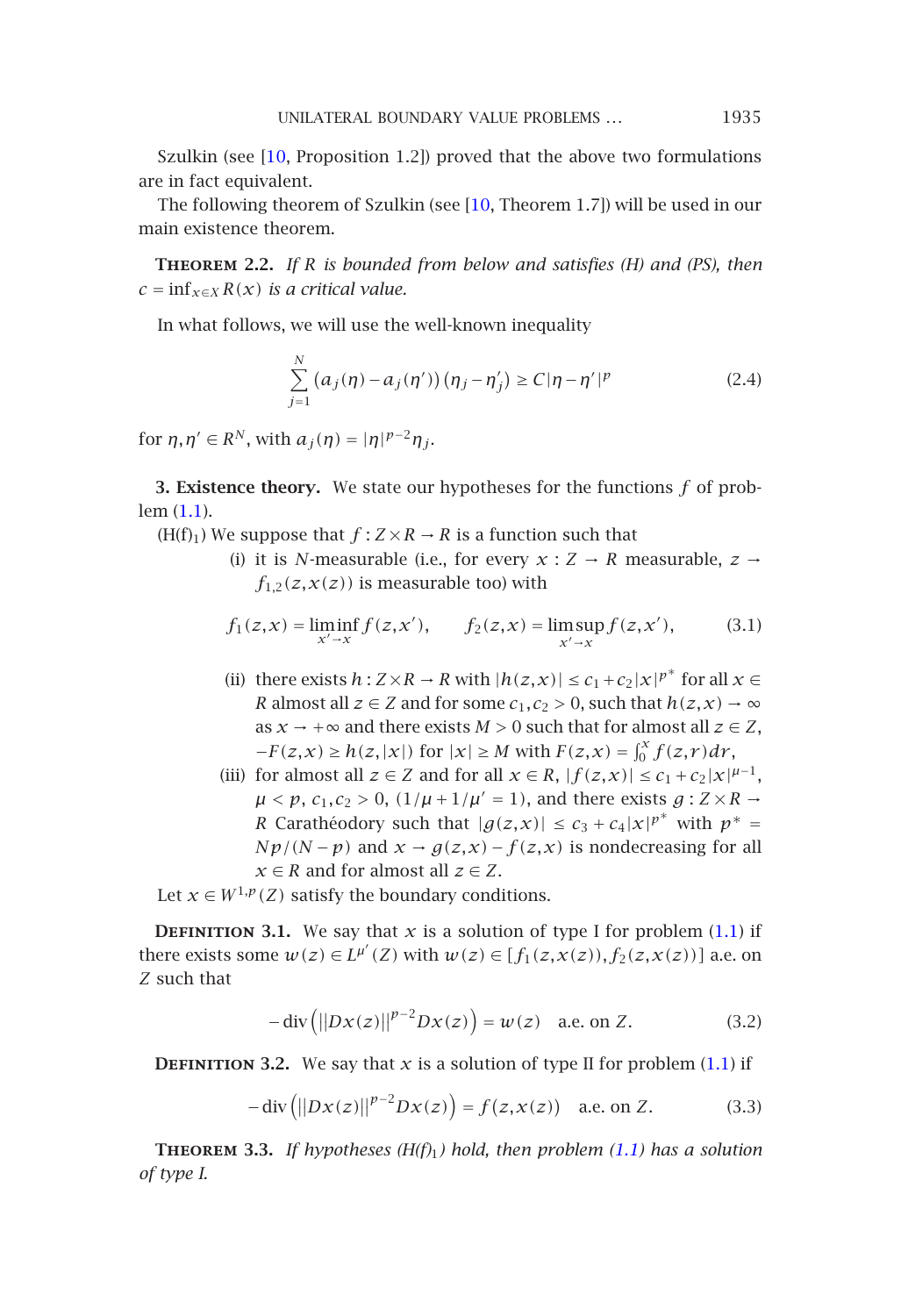**PROOF.** Let  $\Phi_1, \Phi_2, \psi : W^{1,p}(Z) \to R$  be defined as follows:

$$
\Phi_1(x) = -\int_Z F(z, x(z)) dz + \int_Z G(z, x(z)) dz \tag{3.4}
$$

with

$$
G(z,x) = \int_0^x g(z,r) dr,
$$
  
\n
$$
\psi(x) = \frac{1}{p} ||Dx||_p^p + I_K(x),
$$
  
\n
$$
\Phi_2(x) = -\int_Z \int_0^{x(z)} g(z,r) dr dz.
$$
\n(3.5)

Here,  $K = \{x \in W^{1,p}(Z) : x \ge 0 \text{ on } \Gamma \text{ in the sense of } W^{1/p',p}\}$  (see Kenmochi [8]) and  $I_K$  is the indicator function of the closed, convex set  $K$ . Then the energy functional is  $R(x) = \Phi_1(x) + \Phi_2(x) + \psi(x)$ .

It is clear that  $\Phi_2 \in C^1(W^{1,p}(Z),R)$ . It is easy to prove that  $\psi$  is lower semicontinuous, convex, and proper. It remains to show that  $\Phi_1$  is convex and lower semicontinuous. Let  $x_n \to x$  in  $W^{1,p}(Z)$  $W^{1,p}(Z)$ . Then  $x_n \to x$  in  $L^{p^*}(Z)$  and  $x_n(z) \rightarrow x(z)$  a.e. on *Z*.

From Chang (see [4, (2.3), page 107]), we know that  $x \to F(z,x)$  is locally Lipschitz. It is easy to see that  $x \to G(z, x)$  is locally Lipschitz too. So,  $G(z, x_n(z))$  –  $F(z, x_n(z)) \rightarrow G(z, x(z)) - F(z, x(z))$  a.e. on *Z*. Now using (H(f)<sub>1</sub>)(iii) and the dominated convergence theorem, we have that  $\Phi_1(x_n) \to \Phi_1(x)$  as  $n \to \infty$ .

Moreover, by virtue of monotonicity of  $x \rightarrow g(z,x) - f(z,x)$ , we have that *x* →  $G(z, x)$  –  $F(z, x)$  is convex.

**CLAIM 3.4.** We claim that  $R(\cdot)$  satisfies the (PS)-condition of Szulkin [10].

Indeed, let  $\{x_n\}_{n\geq 1} \subseteq W^{1,p}$  such that  $R(x_n) \to c$  as  $n \to \infty$ . Note that if  $x_n \notin$ *K*, then  $\psi(x_n) = +\infty$ , thus,  $R(x_n) = +\infty$ . Since,  $R(x_n) \rightarrow c$ , we obtain that  $x_n \in K$  for large enough *n*.

We will prove that this sequence is bounded in  $W^{1,p}(Z)$ . Suppose not. Then  $||x_n||$  → ∞. Let  $y_n(z) = x_n(z)/||x_n||$ . Then clearly, at least for a subsequence, we have  $y_n \stackrel{w}{\rightarrow} y$  in  $W^{1,p}(Z)$ . From the choice of the sequence, we have

<span id="page-3-0"></span>
$$
\Phi_1(x_n) + \Phi_2(x_n) + \frac{1}{p} ||Dx_n||_p^p \le M.
$$
 (3.6)

Dividing the last inequality by  $||x_n||$ , we have

$$
-\int_{Z} \frac{F(z, x_n(z))}{||x_n||^p} dz + \frac{1}{p} ||D\mathcal{Y}_n||_p^p \le \frac{M}{||x_n||^p}.
$$
 (3.7)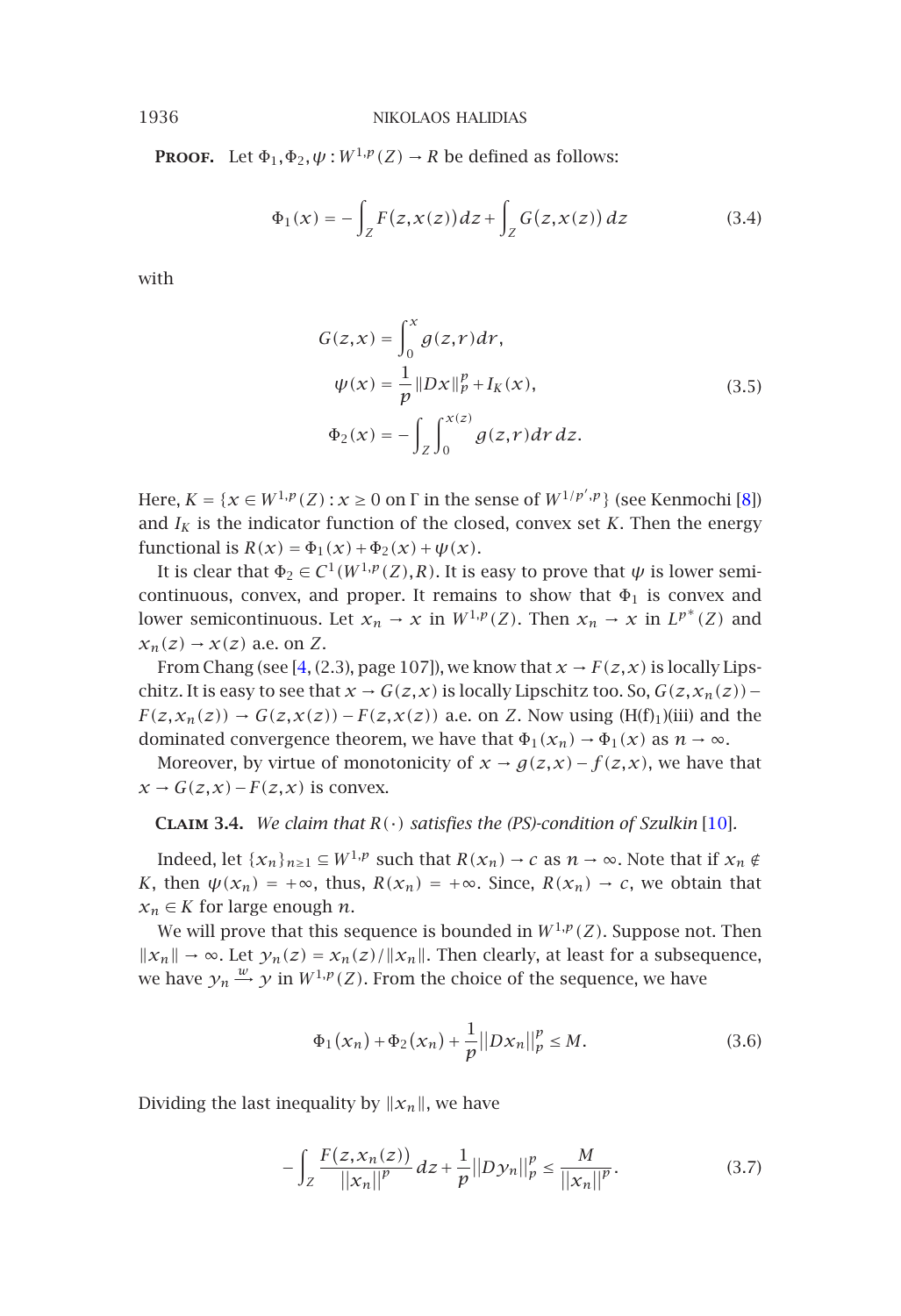#### UNILATERAL BOUNDARY VALUE PROBLEMS ... 1937

By virtue of hypothesis (H(f)<sub>1</sub>)(iii), we have that  $\int_Z (F(z, x_n(z)) / \|x_n\|^p) dz \rightarrow$ 0. Indeed, from  $(H(f)_1)(iii)$ , we have that  $|F(z,x)| \le c_1 |x| + c_2 |x|^{\mu}$ . So,

$$
\int_{Z} \frac{|F(z, x_{n}(z))|}{||x_{n}||^{p}} dz \le \int_{Z} c_{1} \frac{|x_{n}(z)|}{||x_{n}||^{p}} dz + c_{2} \int_{Z} \frac{|x_{n}(z)|^{\mu}}{||x_{n}||^{p}} dz
$$
\n
$$
\le c_{3} \frac{||x_{n}||}{||x_{n}||^{p}} + c_{4} \frac{||x_{n}||^{\mu}}{||x_{n}||^{p}};
$$
\n(3.8)

here we have used the fact that  $W^{1,p}(Z)$  embeds continuously in  $L^1(Z)$  and in *Lp(Z)*.

So,  $\liminf ||D\mathcal{Y}_n||_p \le \limsup ||D\mathcal{Y}_n||_p^p \to 0$ . From the weak lower semicontinuity of the norm functional, we have that  $\|Dy\|_p \leq \liminf \|Dy_n\|_p$ . Thus,  $||Dy||_p = 0$ . So, we infer that  $y = c \in R$ . Since  $||y_n|| = 1$ ,  $c \neq 0$ . So, we have that  $|x_n(z)| \rightarrow ∞$ .

From (H(f)<sub>1</sub>)(ii), we have that there exists some  $M > 0$  such that for all  $x \in R$ with  $|x| > M$ , we have that  $-F(z, x) ≥ h(z, |x|)$ . Using the continuity of  $x \rightarrow$ *F*(*z*,*x*) and that for  $|x| \le M$  we have that  $|h(z,x)| \le L$ , we can say that for all *x* ∈ *R*, there exists some *C* > 0 such that  $-F(z, x) + C \ge h(z, |x|)$ . Therefore, going back to (3.6) and using the fact that  $|x_n(z)| \to \infty$ , we have a contradiction. So,  $||x_n||$  is bounded, that is,  $x_n \xrightarrow{w} x$  in  $W^{1,p}(Z)$  at least for a subsequence. It remains to show that  $x_n \to x$  in  $W^{1,p}(Z)$  for a subsequence. Recall that  $x_n \to x$ in  $L^p(Z)$  and  $x_n(z) \rightarrow x(z)$  a.e. on *Z*. Because *K*, closed and convex, is weakly closed, so  $x \in K$ .

Recall that from the choice of the sequence, we have that

$$
\langle \Phi_2'(x_n), y - x_n \rangle + \Phi_1(y) - \Phi_1(x_n) + \psi(y) - \psi(x_n) \ge -\varepsilon_n ||y - x_n|| \tag{3.9}
$$

for all  $\gamma \in W^{1,p}(Z)$ .

Choose  $y = x$ . Then we have

$$
\langle \Phi'_{2}(x_{n}), x - x_{n} \rangle + \Phi_{1}(x) - \Phi_{1}(x_{n}) + \psi(x) - \psi(x_{n})
$$
  
\n
$$
\geq -\varepsilon_{n} ||x - x_{n}|| \Longrightarrow \langle \Phi'_{2}(x_{n}), x - x_{n} \rangle + \Phi_{1}(x) - \Phi_{1}(x_{n})
$$
  
\n
$$
+ \frac{1}{p} (||Dx||_{p}^{p} - ||Dx_{n}||_{p}^{p})
$$
  
\n
$$
\geq -\varepsilon_{n} ||x - x_{n}||. \tag{3.10}
$$

Note that  $I_K(x) = I_K(x_n) = 0$ . Thus

$$
\lim \langle \Phi_2'(x_n), x_n - x \rangle + \lim \left( \Phi_1(x) - \Phi_1(x_n) \right) \n+ \underline{\lim} \left( \|Dx\|_p^p - \|Dx_n\|_p^p \right) \ge 0.
$$
\n(3.11)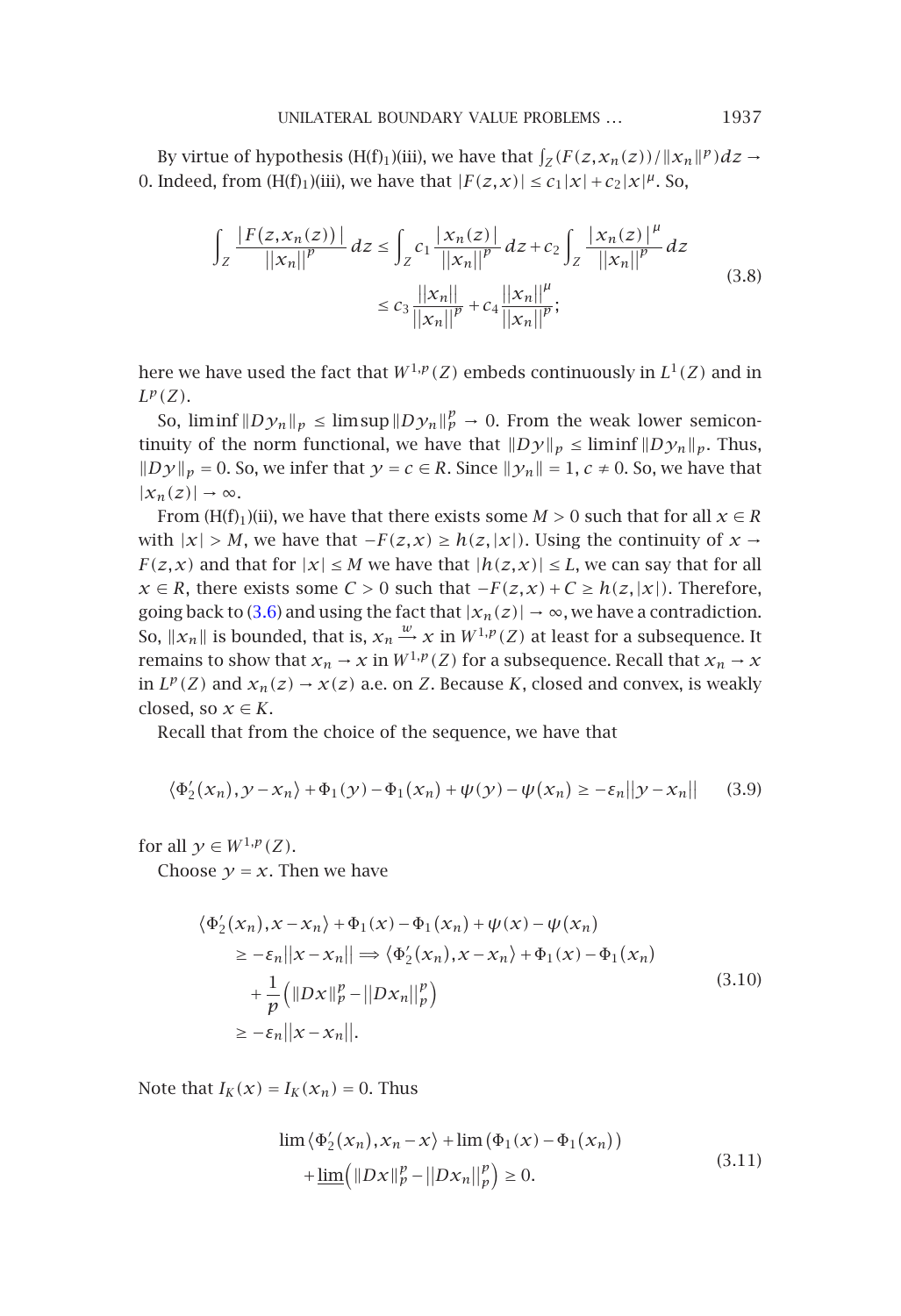By virtue of hypothesis (H(f)<sub>1</sub>)(iii) and the definition of  $\Phi_2$ , we have that

$$
\lim \langle \Phi_2'(x_n), x_n - x \rangle = 0. \tag{3.12}
$$

As before, we can see that

$$
\Phi_1(\mathbf{x}_n) \longrightarrow \Phi_1(\mathbf{x}).\tag{3.13}
$$

Thus, finally we obtain

$$
\limsup ||Dx_n||_p^p \le ||Dx||_p^p. \tag{3.14}
$$

On the other hand, since  $Dx_n \xrightarrow{w} Dx$  in  $L^p(Z, R^N)$ , from the weak lower semicontinuity of the norm, we have

$$
\liminf ||Dx_n||_p \ge ||Dx||_p \Longrightarrow ||Dx_n||_p \longrightarrow ||Dx||_p. \tag{3.15}
$$

The space  $L^p(Z, R^N)$  being uniformly convex has the Kadec-Klee property (see Hu and Papageorgiou [7, Definition I.1.72(d)]) and so  $x_n \to x$  in  $W^{1,p}(Z)$ .

**CLAIM 3.5.** We claim that  $R(\cdot)$  is bounded from below.

Suppose not. Then there exists some sequence  $\{x_n\}_{n\geq 1}$  such that  $R(x_n) \leq$ −*n*. Then we have

$$
\Phi_1(x_n) + \Phi_2(x_n) + \frac{1}{p} ||Dx_n||_p^p \le -n.
$$
\n(3.16)

By virtue of the continuity of  $\Phi_1$ ,  $\Phi_2$ , and  $||Dx||_p$ , we have that  $||x_n|| \to \infty$  (because if  $||x_n||$  is bounded, then  $R(x_n)$  is bounded). Dividing by  $||x_n||^p$  and letting  $n \to \infty$ , we have as before a contradiction (by virtue of hypothesis  $(H(f)<sub>1</sub>)(ii)$ . Therefore,  $R(\cdot)$  is bounded from below.

From the above arguments, we know that there exists  $x \in W^{1,p}(Z)$  such that  $0 ∈ ∂R(x)$  and  $x ∈ K$ . That means that  $0 ∈ ∂(Φ₁(x) + I_K) + Ax - g$ . Here, *A* :  $W^{1,p}(Z)$  →  $(W^{1,p}(Z))$ <sup>\*</sup> is such that

$$
\langle Ax, y \rangle = \int_{Z} \left\| Dx(z) \right\|^{p-2} \left( Dx(z), Dy(z) \right)_{R^N} dz, \tag{3.17}
$$

for every  $y \in W^{1,p}(Z)$ . It is well known that this operator is bounded and pseudomonotone. Also, it is well known that the operator  $\psi_1(x) = (1/p) \|Dx\|_p^p$  is differentiable, and then the subdifferential of this operator has only one element.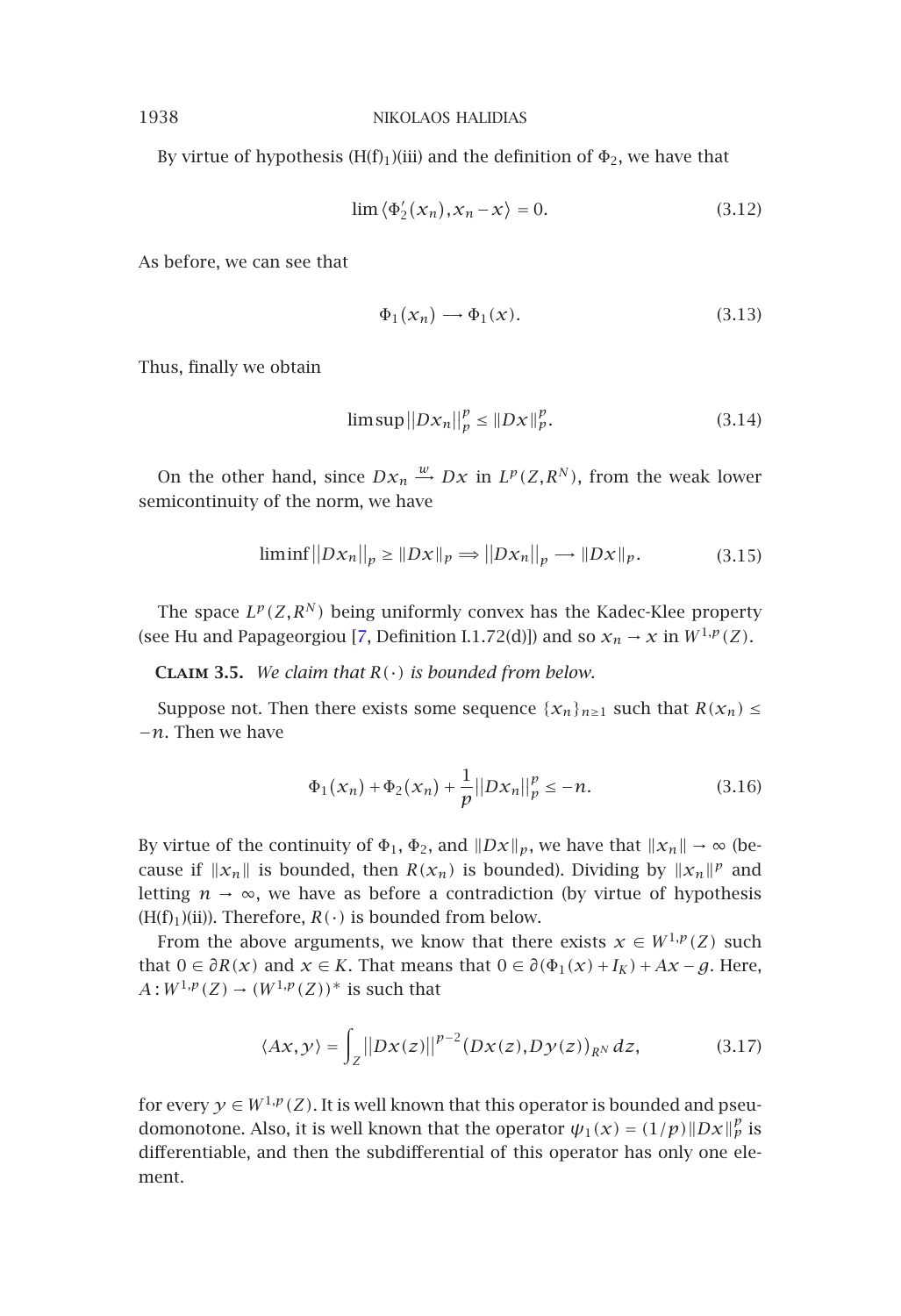## UNILATERAL BOUNDARY VALUE PROBLEMS ... 1939

Recall that  $\Phi_1$  is continuous. Therefore, from convex analysis, we know that  $∂(Φ₁(x) + I_K(x)) = ∂Φ₁(x) + ∂I_K(x)$ . For a more-detailed study of  $∂I_K(x)$ , one can see [3, page 54].

From C[han](#page-8-4)g [4], we know that  $\partial \Phi_1(x) \subseteq g(z,x(z)) - [f_1(z,x(z)), f_2(z)]$  $x(z)$ ] (note that  $\Phi_1$  is locally Lipschitz, so the subdifferential of convex analysis coincides with this for locally Lipschitz functionals). So, we can say that there exists some  $w(z) \in L^{\mu'}$  with  $w(z) \in [f_1(z,x(z)), f_2(z,x(z))]$  a.e. on *Z* such that

$$
\langle Ax, y \rangle - \langle w, y \rangle \le I_K(y) - I_K(x) \quad \forall y \in W^{1, p}(Z). \tag{3.18}
$$

We can show that problem  $(1.1)$  is equivalent with the above inequality (see Kenmochi [8, Proposition 4.1]). П

We can have a second existence theorem of type II. We state the following hypotheses.

- (H(f)<sub>2</sub>) We suppose that  $f: R \to R$  is a function such that
	- (i) it is *N*-measurable (i.e., for every  $x : Z \rightarrow R$  measurable,  $z \rightarrow$  $f_{1,2}(x(z))$  is measurable too),
	- (ii) there exists  $h: R \to R$  with  $|h(x)| \leq c_1 + c_2 |x|^{p^*}$  $|h(x)| \leq c_1 + c_2 |x|^{p^*}$  for all  $x \in R$ , almost all  $z \in Z$  and for some  $c_1, c_2 > 0$ , such that  $h(x) \to \infty$  as *x* → +∞ and there exists *M* > 0 such that  $-F(x) \ge h(|x|)$  for  $|x| \ge M$  with  $F(x) = \int_0^x f(r) dr$ ,
	- (iii) for all  $x \in R$ ,  $|f(x)| \le c_1 + c_2 |x|^{\mu-1}$ ,  $\mu < p$ ,  $c_1, c_2 > 0$ ,  $(1/\mu +$  $1/\mu' = 1$  and there exists  $g : R \to R$  Carathéodory such that  $|g(x)|$  ≤ *c*<sub>3</sub> + *c*<sub>4</sub> $|x|^{p^*}$  with  $p^* = Np/(N-p)$  and  $x → g(x)$  −  $f(x)$  is nonincreasing.

**THEOREM** 3.6. If  $(H(f_2)$  hold, then problem  $(1.1)$  has a solution of type II.

**Proof.** Take the same functional *R* as before. We [can](#page-2-0) [easily](#page-2-0) [se](#page-2-0)e that *R* :  $W^{1,p}(Z)$  is weakly lower semicontinuous and coercive. The weakly lower semicontinuity is easy, noticing that if  $x_n \to x$  weakly in  $W^{1,p}(Z)$ , t[hen](#page-8-5), at least for a subsequence again denoted by  $x_n$ , we have that  $x_n \to x$  strongly in  $L^p(Z)$ . Indeed,  $\psi(x)$  is convex and lower semicontinuous, so is weakly lower semicontinuous. Recall that,  $\Phi_1(x) + \Phi_2(x) = -\int_Z F(z, x(z))dz$ . So, using (H(f)<sub>2</sub>)(iii) and the dominated convergence theorem, we have that  $\Phi_1(x_n) + \Phi_2(x_n) \rightarrow$  $-\int_{Z} F(z, x(z)) dz = \Phi_1(x) + \Phi_2(x).$ 

For coercivity, we can use the same arguments as in Theorem 3.3.

Take now the ball  $M = \{ ||x|| \le C \}$ , then from the coercivity of *R* follows that the infimum is on *M* for large enough *C*. So, there exists some  $x \in W^{1,p}(Z)$ such that  $0 \le R(\gamma) - R(\chi)$  for all  $\gamma \in W^{1,p}(Z)$  (see Zeidler [11, Proposition 38.12(d), page 154]).

Thus,

$$
(-\Phi_1)(y) - (-\Phi_1)(x) \le \Phi_2(y) + \psi(y) - \Phi_2(x) - \psi(x). \tag{3.19}
$$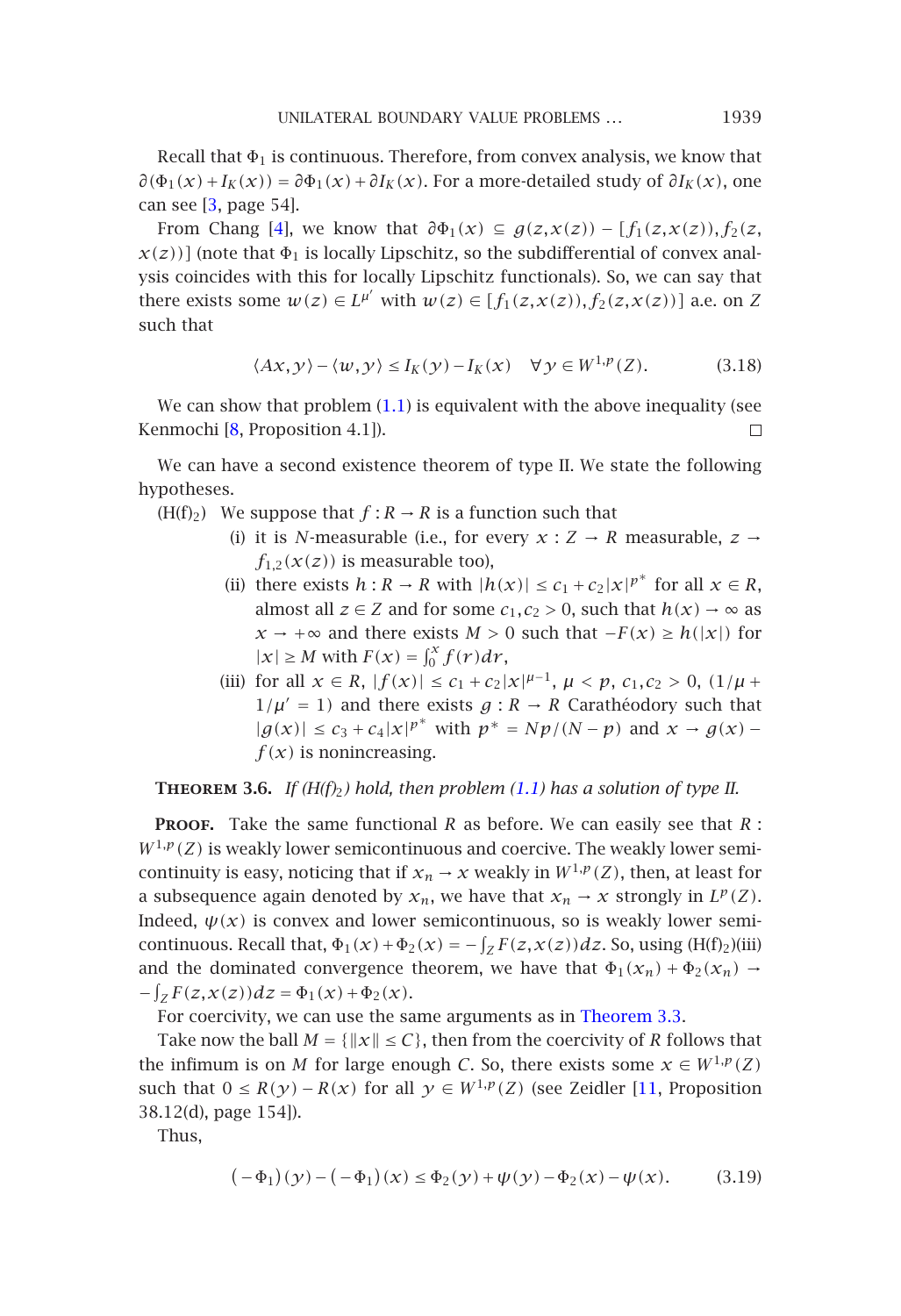Since  $(-\Phi_1)$  is convex, from the above inequality follows that for all  $v_1 \in$ *∂*Φ1*(x)*, we have

$$
v_1 \in \partial (\Phi_2(x) + \psi(x)). \tag{3.20}
$$

So, for all  $w \in L^{\mu'}(Z)$  with  $w(z) \in [f_1(x(z)), f_2(x(z))]$ , we have that

$$
\langle w, y - x \rangle \le \langle Ax, y - x \rangle + I_K(y) - I_K(x). \tag{3.21}
$$

Choosing now  $y = x \pm \phi$  with  $\phi \in C_0^{\infty}(Z)$ , we have that for all  $w(z) \in$  $[f_1(x(z)), f_2(x(z))],$ 

$$
\langle w, \phi \rangle = \langle Ax, \phi \rangle. \tag{3.22}
$$

*We show that*  $λ{z ∈ Z : x(z) ∈ D(f)} = 0$  with  $D(f) = {x ∈ R : f(x<sup>+</sup>) >}$ *f (x*−*)*}, that is, the set of upward-jumps.

So, let *w*(*z*) ∈  $[f_1(x(z)), f_2(x(z))]$  and for any *t* ∈ *D*(*f*), set

$$
\rho^{\pm}(z) = [1 - \chi_t(x(z))]w(z) + \chi_t(x(z))[f(x(z)^{\pm})], \qquad (3.23)
$$

where

$$
\chi_t(s) = \begin{cases} 1, & \text{if } s = t, \\ 0, & \text{otherwise.} \end{cases} \tag{3.24}
$$

Then  $\rho^{\pm} \in L^{q}(Z)$  and  $\rho^{\pm} \in [f_1(x), f_2(x)]$ . So

$$
\int_{Z} \rho^{\pm}(z) \mathcal{Y}(z) dz = \int_{Z} ||Dx(z)||^{p-2} (Dx(z), Dy(z))_{RN} dz
$$
\n(3.25)

for all  $y \in C_o^{\infty}(Z)$ .

Thus,  $\rho^+ = \rho^-$  for almost all  $z \in Z$ . From this, it follows that  $\chi_t(x(z)) = 0$ for almost all  $z \in Z$ . Since  $D(f)$  is countable and

$$
\chi(x(z)) = \sum_{t \in D(f)} \chi_t(x(z)),\tag{3.26}
$$

 $\Box$ 

it follows that  $\chi(x(z)) = 0$  a.e. (with  $\chi(t) = 1$  if  $t \in D(f)$  and  $\chi(t) = 0$  otherwise).

So, as before, we can show that *x* is a solution of type II.

ACKNOWLEDGMENT. This work was partially supported by a postdoctoral scholarship from the State Scholarship Foundation (IKY) of Greece.